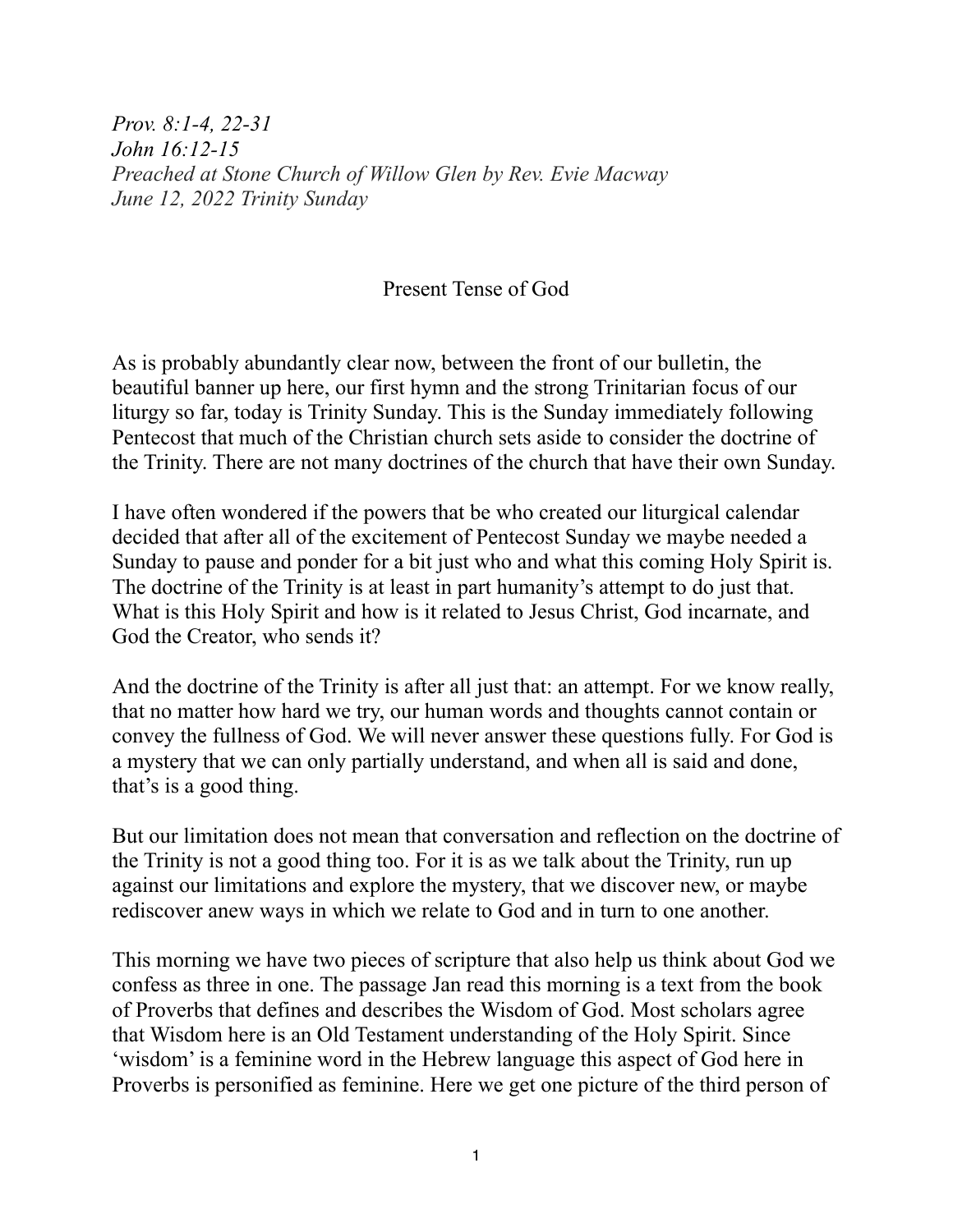the Trinity, as a being who was created, or in some translations of that word in verse 22, 'was possessed by' God at the very beginning of God's work. Before the mountains or the fields, the skies or the waters this Wisdom was beside God, "like a master worker; daily God's delight, rejoicing before him always, rejoicing in his inhabited world and delighting in the human race." (Proverbs 8:30) Did any of you read that book, The Shack, written several years ago? I think that author got some inspiration for his personification of the Holy Spirit from this passage from Proverbs.

Our second reading for this morning is this passage from John's gospel. Jesus never preached the doctrine of the Trinity. What Jesus did do is talk about his relationship to God: in the words of Jesus here in John's gospel, his Father, and the Holy Spirit. One of the places in scripture that is richest with Jesus' words about these relationships is in this portion of John's gospel that I mentioned is often referred to as Jesus' farewell discourse. It is here, in Jesus' last hours of physically being with his disciples, his closest friends, that we hear his most concrete and profound words on his relationship with God. It is when Jesus is working to convey his steadfast, loving relationship to his disciples that we hear his most eloquent words about his relationship with God. That in itself is worth noting. Our relationships with one another and our relationships with God are intertwined.

With these two passages in our mind, this Trinity Sunday I would like for us to take a few minutes to kind of go back to the basics on the Trinity. For whatever reason, maybe it is because Trinity Sunday this year occurs close to what would have been my father's 90th birthday and I have been thinking about him, I found myself drawn this week to that most well known language we use for the Trinity - Father, Son and Holy Spirit.

There are many words for the faces of the Trinity and they are good, helping us to expand our understanding, pushing us to think differently about God. But this morning I would like to look at those familiar three and see what the Father, Son and Holy Spirit have to say to us today.

We start with 'Father', probably the most problematic in our traditionally patriarchal dominated culture. So many of us get stuck on this word, me included. I read a blog post this week by Diana Butler Bass that helped me unpack this word in some new ways. She wrote,

Jesus prayed *to* the Father. In Greek, the word is *pater*, from which we derive English words like "patriarchy." *Pater* is masculine in Greek. While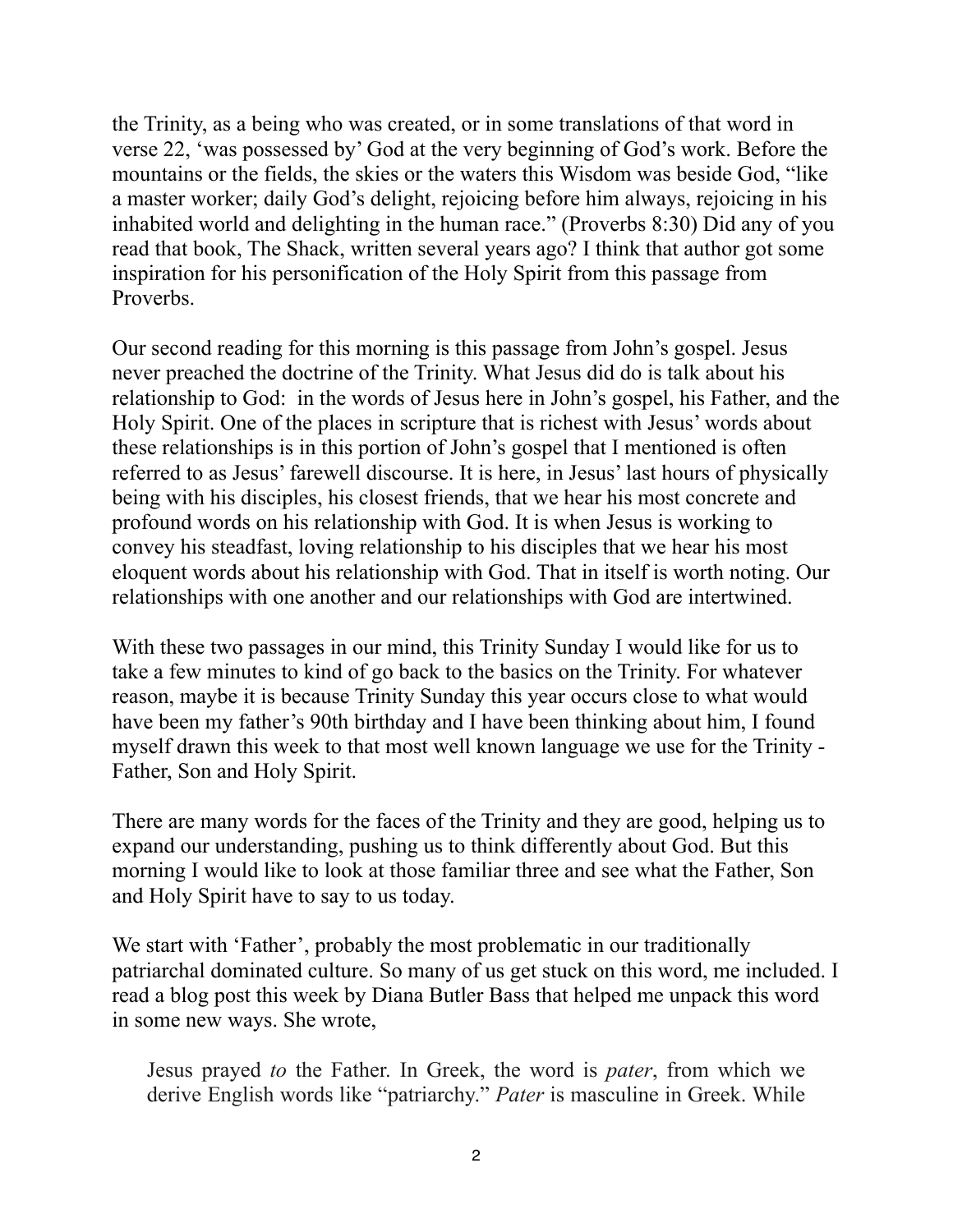it can refer to a male parent, *pater* also has wider, more universal meanings and nuances — *pater* refers to life-giver, progenitor, Source, and the one who passes on the potential for likeness. The point of calling God "Father" isn't divine masculinity. Rather, *pater* here is *Abba —* a word Jesus uses for "Father" — the intimate, relational name that recognizes kinship with the life-giving Source, the progenitor of all that is. Jesus prays to *Abba,*  who is love.<sup>[1](#page-2-0)</sup>

<span id="page-2-2"></span>For some of us this definition of Father-God fits - intimate and loving. This God is someone who protects us from harm, feeds us when we are hungry, provides for our needs, teaches us right from wrong and is always there for us. 'Mother' would fit this definition as well. For others of us God as Father, or Mother, may be quite distant or even frightening, especially for those among us who never knew their human father or mother or had a complex and/or difficult relationship with him/her for whatever reason. A parent figure in this instance then is one who is distant - by definition a part of our lives, our Source, but does not truly care and can not be trusted.

These two opposite images - loving, caring provider, definite but distant relation have something in common still however. They describe a God who is over and above us. Words like king, judge and shepherd fit here as well as words like omnipotent and omnipresent. When we think of God, the father/mother, we think of God of all creation, the parent who gave life to all the earth.

There are times when this is precisely the person of the Trinity we need. Julie Adkins, a Presbyterian pastor in Texas wrote this about God, the Father, "When our own lives go out of control, it can be greatly comforting to know that God *is* above all, and *is* ultimately in control. When the news we read and see is all bad, and we feel tempted to despair, we need to be reminded that solving the world's problems is not our responsibility alone. No matter how improbable it seems in any given moment, God *our father,* our mother, is Lord of all creation. God is, ultimately, the one in charge."[2](#page-2-1)

<span id="page-2-3"></span>In contrast, God the Son is more on our level. And sometimes this is the God we need. God as parent is sort of 'up there,' 'out there', 'over us', but God the Son

<span id="page-2-0"></span>https://dianabutlerbass.substack.com/p/sunday-musings-152?utm\_source=email&s=r [1](#page-2-2)

<span id="page-2-1"></span>[<sup>2</sup>](#page-2-3) Julie Adkins, *Baptized into What Name?*, [https://www.goodpreacher.com/backissuesread.php?](https://www.goodpreacher.com/backissuesread.php?file=14734) [file=14734](https://www.goodpreacher.com/backissuesread.php?file=14734)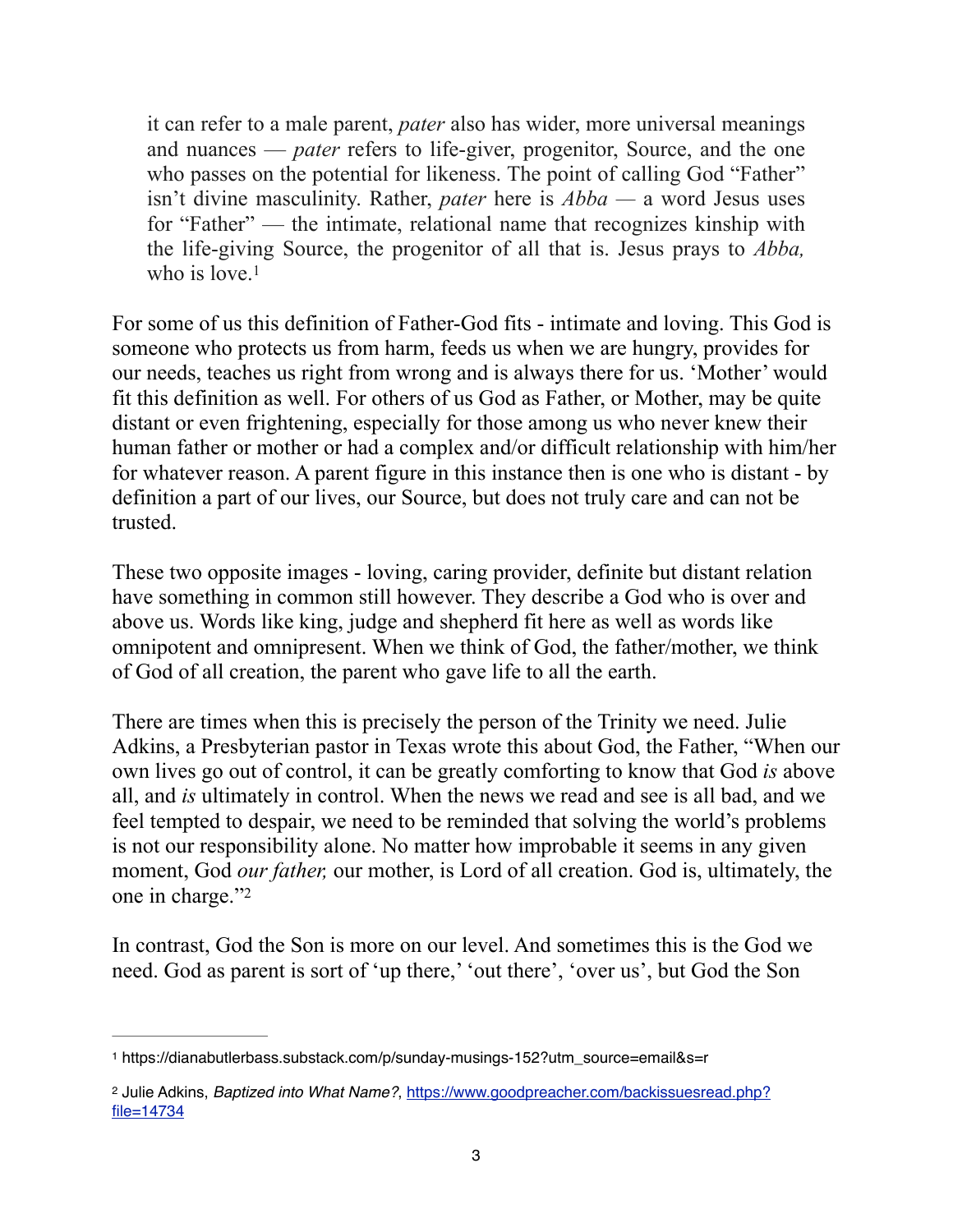spent time 'down here' with us. He experienced temptation. He got tired and frustrated with the demands made on him. He suffered pain. He died.

At times in life when we are suffering and hurting, we can take comfort in knowing that God knows what we are experiencing. Not just knows at an intellectual level, but through the Son, God knows hurt and suffering through personnel experience.

And though he did not give into the sin as we do, God the Son knew temptation. If we thought of God only as an all powerful creator, 'up there' the courage to confess our wrongs would come harder. But knowing God the Son who faced temptation himself and offered forgiveness to those he met who fell short, frees us to keep trying, falling short and trying again.

Often when we think of God the Son we think of the historical man, Jesus, the one we call Christ, as well we should. It is through the stories of the man Jesus, we read in our scriptures that we come to know the Son of God. In order for God to be fully human among us he must be tied to a point in history. Therefore we often think of the Son of God in the past tense. Yes, we believe that he is alive, that he has gone to be with God and will come again. And we talk of him walking with us, Emmanuel, God with us. But we do believe in all of that, that he is/was human and so when we think of the Son of God we often focus on the past: on the word made flesh two thousand years ago and what he did for us then and what he taught us.

That brings us to the Holy Spirit. Last Sunday we celebrated the coming of the Spirit to the first followers of Jesus, and through that coming the birth of the church of Christ of which we are a part here today. It is the coming Holy Spirit that Jesus speaks of in the scripture we read together this morning in his farewell discourse, as he says good bye to his disciples at the Last Supper. Past moderator of our General Assembly, Susan Andrews calls the Holy Spirit the 'present tense of God'. $3$  I like that.

<span id="page-3-1"></span>When we think of God here and now most of us think of the Holy Spirit. God who is our comforter, our advocate, in us, among us, infinitely close to us. God who bestows different gifts on different people for the benefit of us all. God who interacts with each of us as unique and special individuals and as a community together.

<span id="page-3-0"></span>Andrews, Susan R., *The Present Tense of God, Lectionary Homiletics*, April-May 2004, pg. 48. [3](#page-3-1)